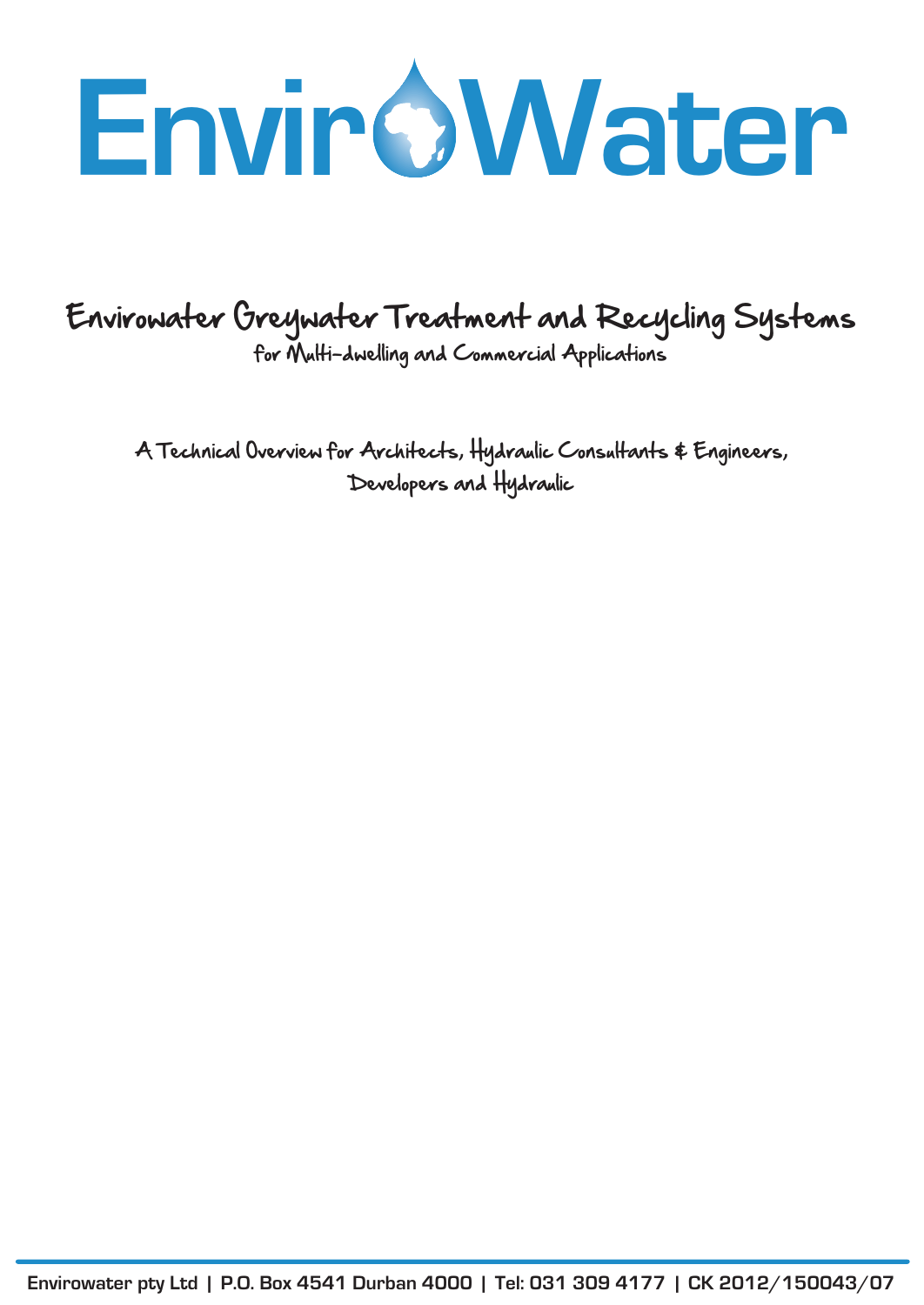## What is grey water?

Grey water gets its name from its cloudy appearance and from its status as being between fresh, potable water (known as "white water") and sewage water ("black water")

Grey water is made up of the following:

- Basins
- Laundrv
- Bath
- Shower

The grey water system can be installed beside your house and very easy to install.

- No unpleasant odours, Low maintenance, Low power consumption
- No harmful chemicals, No pump outs, No excavation, Automatic, continuous process

Black water and kitchen sink water cannot be routed to a grey water system. Black water is too high in biological media and Kitchen discharge needs to be fed through a fat trap to remove all the oils and fats.

#### **Reduce fresh water use**

When the weather is warm, about half of the water consumed by the average household is for outdoor use. Capturing the indoor grey water for use outdoors can cut water usage in half.

#### Reduce strain on septic system or treatment plant

Grey water makes up the majority of the household wastewater stream, so diverting it from the septic system extends the life and capacity of the system. For municipal systems, decreased input means more effective treatment coupled with cost savings.

#### Develop otherwise unsuitable real estate

A grey water recycling system, along with the use of biological black water system, can enable the development of property that is unsuitable for a septic system.

#### **Groundwater Recharge**

Grey water recycling for irrigation replenishes groundwater, helping the natural hydrologic cycle to keep functioning.

#### **Plant growth**

Grey water can support plant growth in areas that might otherwise not have enough water.

#### **Enhance water quality**

The quality of groundwater and surface waters are much better preserved by the natural purification processes the grey water undergoes in the biological treatment plant

### **Satisfaction**

The grey water user gets the satisfaction of direct participation in the responsible management of global nutrient and water cycles

### Uses of recycled grey water

- · Garden Irrigation
- Toilet flushing
- Car wash
- · General non-potable use

### **Introduction**

Envirowater provides sustainable water solutions for the urban environment. We have the a range of systems designed to allow people to use our planet's most precious resource sustainably. Our vision is to help to make homes and offices become water self-sufficient. Envirowater was formed to research, develop and bring to the market products that address one of the most significant global challenges in the 21st Century - the maintenance of adequate supplies of clean drinking water.

Envirowater's grey water treatment and recycling technology has been developed for use in residential and office applications and has been proven to be effective in houses, apartments, prisons and 'sustainable' office developments.

Developed in Australia, where grey water recycling is well established under a structured state regulatory system. Envirowater's systems have been accredited for 'single-dwelling' use in all mainland states for the highest level of re-use options including above-ground irrigation and internal re-use for toilet flushing and clothes washing.

Not surprisingly, projects designedf or commercial and multi-dwelling projects generally require a higher level of recycled water quality than single dwellings.

Envirowater is proud that invalidation tests conforming to the Australian Guidelines for Water Recycling, its technology was able to deliver treated and recycled water to the standards required by:

- . Australian State of New South Wales Water and Energy:
- "Guidelines for Management of Private Recycled Water Schemes"
- · State of Queensland:
- "Queensland Plumbing and Waste water Code"
- EPA Victoria Guidelines for Environmental Management:

"Dual pipe water recycling schemes - Health and Environmental Risk Management" (Publication 1015)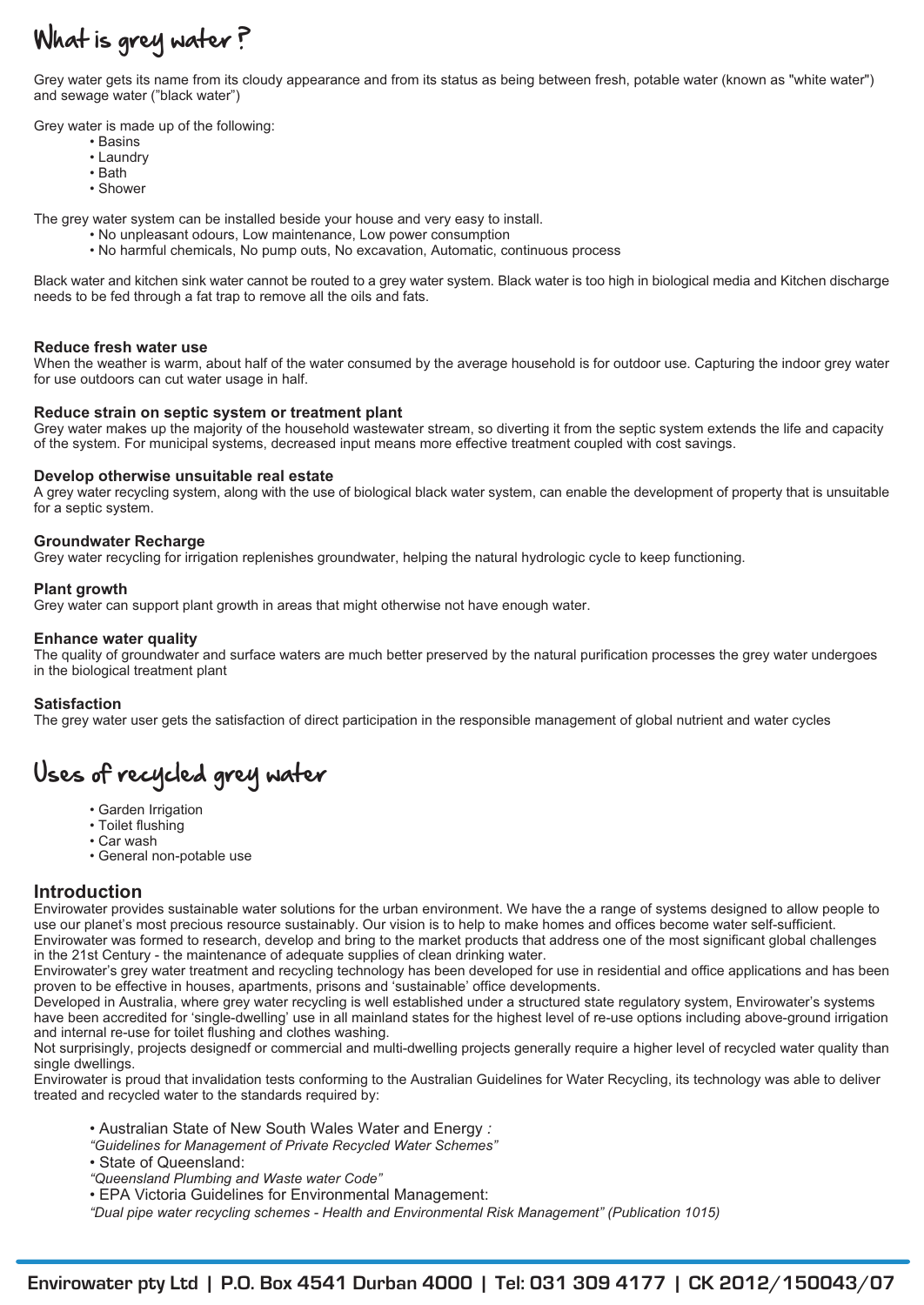

Liberty Greywater Skid Ridge side Durban

This document focuses on Envirowater's solutions for these more demanding, commercial and multi-dwelling environments. It is designed for architects, hydraulic consultants & engineers, developers and hydraulic contractors & plumbers and is aimed at helping them understand how Envirowater has tackled thespecial requirements these environments present.

#### **Envirowater Commercial Grey water Treatment Systems**

The Envirowater CGT Series of products are designed as a packaged plantable to be tailored to the specific application required by the end-customer.

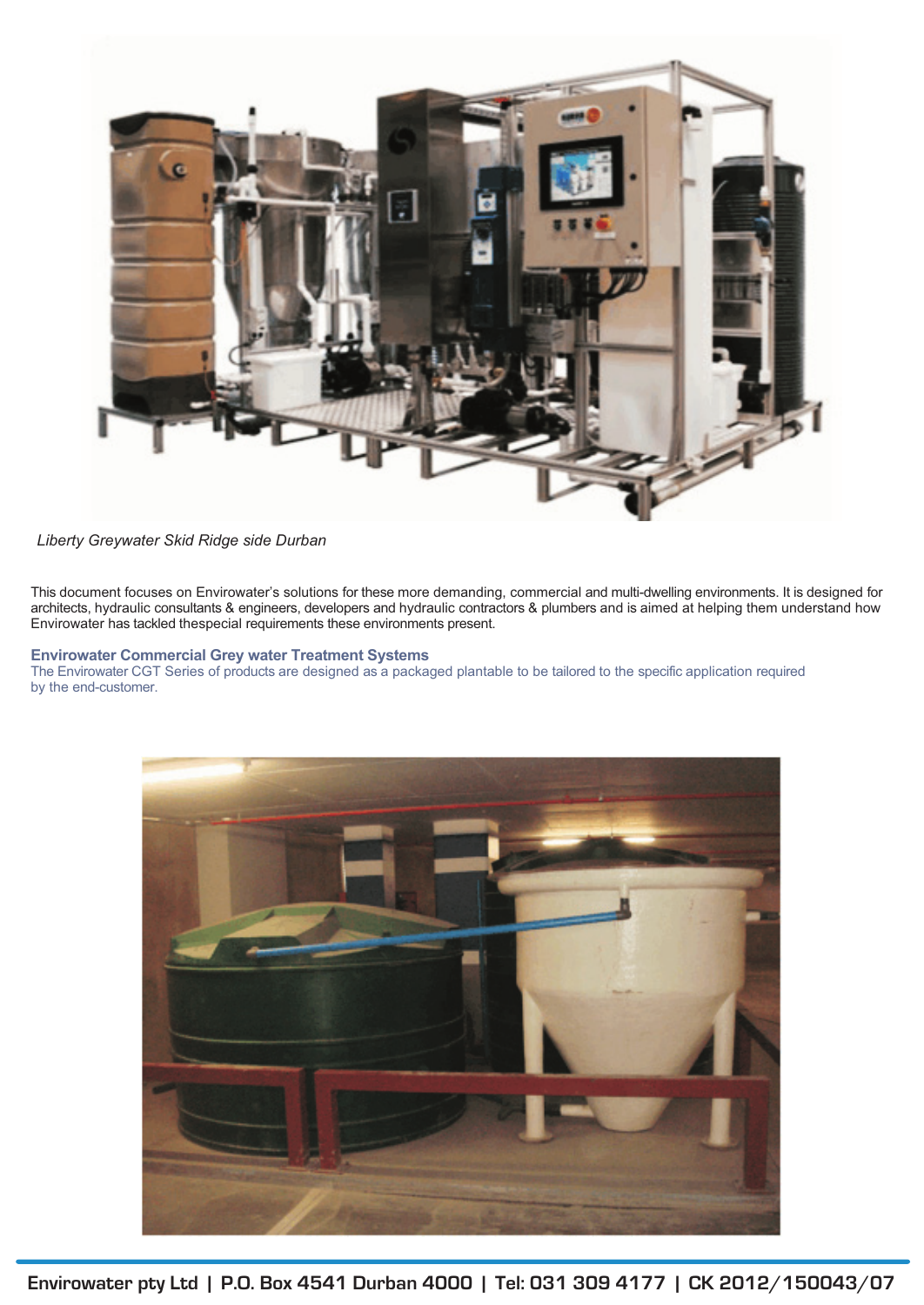The CGT Series has been developed from the highly successful and well proven Envirowater single-dwelling system. It uses the same core technology but in addition can be equipped with enhanced disinfection capability, control systems and remote management systems.

Common across all Envirowater's systems is the ability to treat and recycle grey water to a high level of quality. Grey water can originate from showers, baths, basins and laundries but excludes waste water from kitchens, dishwashers, toilets and urinals, Envirowater's patented technology enables the safe re-use of the recycled water for a range of residential andc ommercial applications including:

- Carwashing
- Clothes washing cold water input to a machine
- Cooling tower make-up
- · Surface landscape irrigation
- Toilet flushing
- Water features

DWAF regulates which of these applications are allowable and ensures demand an effective and reliable treatment process. Envirowater's treatment and recycling process is able to meet the toughest regulations due to its ability to consistently deliver a high quality of treated water. There are 4 key steps to the process.

### 1. Pre-screening

The pre-screening system uses an automatic self-cleaning mechanical screen to remove hair, lint and other coarse materials to prevent blockages and fouling of the system. Due to its unique design the pre-screen requires limited maintenance interventions and is able to operate effectively at high processing volumes

> Self-cleaning pre-screen separates incoming grey water from solids



### 2 Bio-Filtration

The secondand principal stage of treatment in the Envirowater system occurs in the patented submerged, aerated biofilter. Grey water flows through the bio filter under gravity and contaminant removal is achieved through a combination of physical removal, adsorption and microbial induced aerobic degradation.

The physical removal mechanisms are those typical of granular medium filters; straining, sedimentation, impaction, interception and adhesion. However. Envirowater's patented system is superior to conventional granular medium filters as it provides additional treatment through the proprietary media.

The properties of the media allow a significant degree of adsorption to occur which complements the physical removal mechanisms. The combined capacities for physical removal, adsorption and bacterial degradation create an extremely robust treatment system.

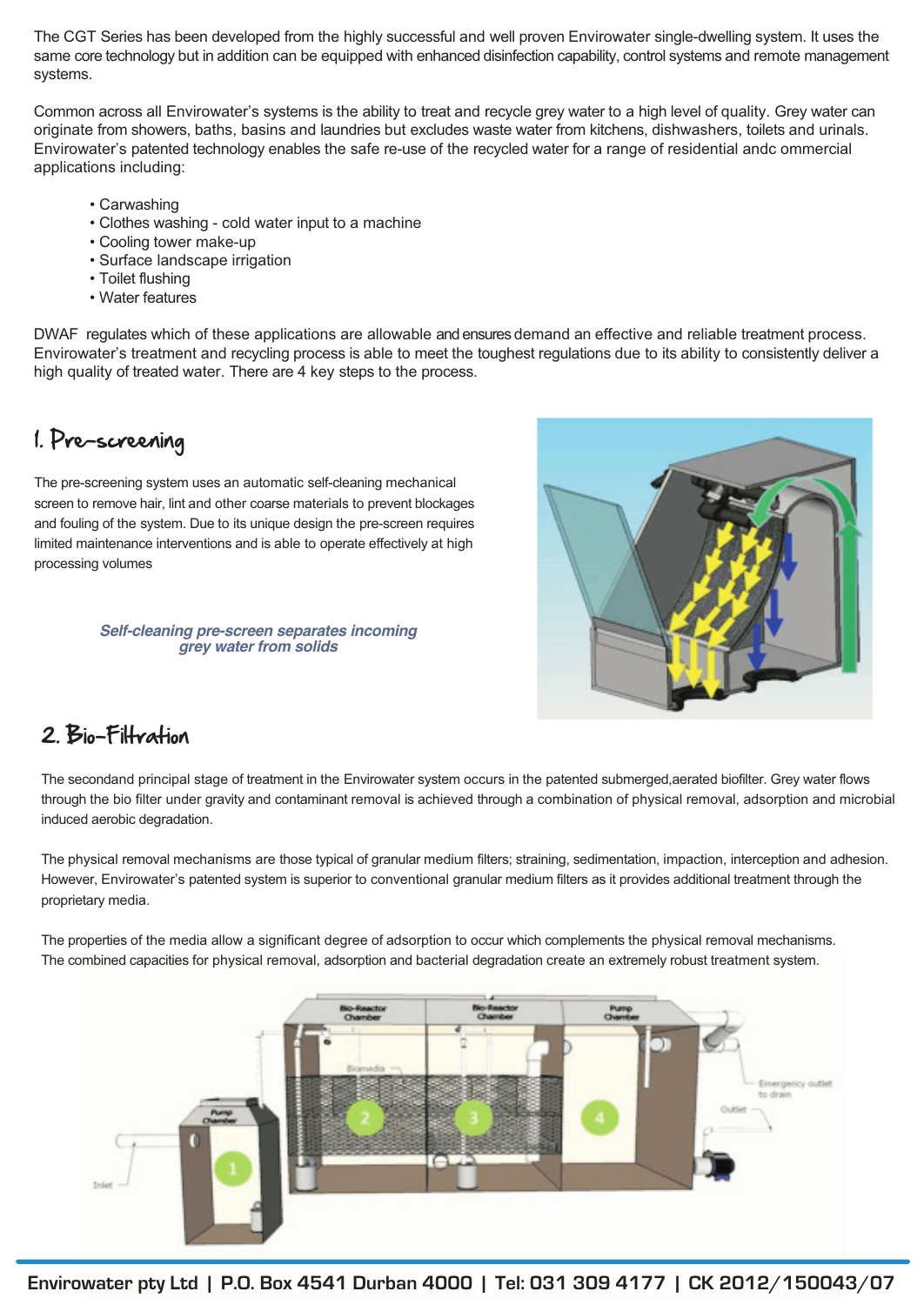### 3. Disinfection

To meet the regulatory standards required in commercial and multi-dwelling applications Envirowater offers a powerful, "triple-barrier" approach to disinfection consisting of.....

### 1. Ultrafiltration

. A 0.02 micron, automatic backwashing, ultra filtration membrane system's used to provide abarrier to bacteria, viruses and parasites such as Cryptosporidium and Giardia, and to improve turbidity

• The system incorporates on-line membrane integrity testing and automatic "clean-in-place" technology

#### 2. Ozonation

- . Is the most powerful water sanitiser available for domestic and commercial use.
- . Is up to 3000 times faster acting than chlorine, yet leaves no chemical residues in the water.
- The only by-product from the sterilising process is Oxygen.
- . Rapidly kills bacteria, coliforms, viruses. If correctly applied, Ozone is also effective against Giarda and Cryptosporidium cysts.
- Is effective for the removal process of iron, manganese, organically-bound heavy metals, cyanides, (some), phenols and some other organics
- . Does not require the water to be clear to be totally effective.
- Can eliminate the use of sanitising chemicals in your water supplies
- . Is a completely natural products that is produced on-site from electricity and air
- . Running costs are very low (about the cost of a 100 watt light for the ozone generator)
- It is tasteless, odourless and pH neutral.

As a final step the recycled water is chlorinated to ensure a level of residual disinfection in the recycled water distribution system



**Typical Filtration and Ozonation** 



## 4. Real-time Water Quality Analysis

Critical to ensuring that the recycling system is operating to the required standard is the ability to constantly monitor the quality of the treated water. Envirowater's CGT Series incorporates real-time water quality assurance using amulti-parameter on-line analyser. The water quality analyser is configured to measure turbidity, pH and free chlorine. It directly controls chlorine dosing using proportional control.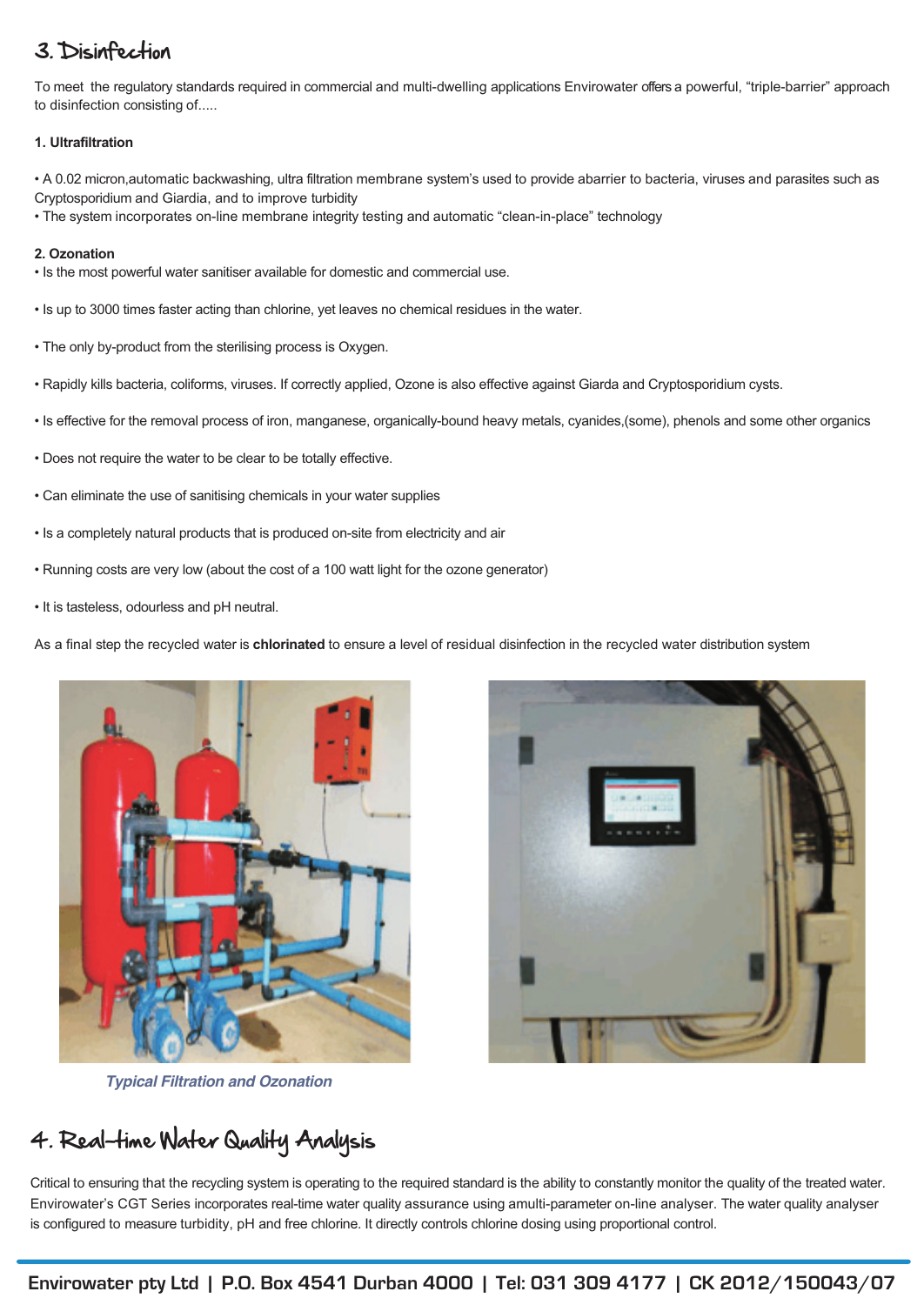## System Control Option

The Envirowater CGT Series offers a proprietary control system that integrates, coordinates and optimises a number of subsystems: • Flow meters

- Pressure sensors
- · Level sensors
- Water quality monitors
- · Sub-system status alerts
- · Manual inputs via touch-screen interface

The controller is a combination of systems which enable it to monitor, process-control, event-log and manage the entire process. The core of the system is an industrial PLC.

### Organics, Nutrients and Pathogen Removal

The treatment process of Envirowater's CGT Series achieves a very high degree of organic, nutrient and pathogen removal. The biofilter is designed to utilise a combination of microbial degradation, straining, impaction and interception to cause the media to retain a significant portion of organic matter and pathogens. Further retention of particulate organics plus dissolved organics and nutrients is achieved by adsorption.

Retained contaminants are discharged to sewer during the automatic backwash cycle.

Supplementing the biofilter, the multiple disinfection stages achieve a very high kill rate of pathogenic organisms. If the treated water is to be used for irrigation then an important element of grey water recycling is the degree of nutrient (Nitrogen and Phosphorus) removal. The Envirowater CGT Series typically removes morethan 40% of both Phosphorus and Total Kjeldahl Nitrogen.

## Pathogen Control

For anyone wanting to implement a safe grey water recycling system the critical reference point is The Australian Guidelines for Water Recycling. This is a detailed analysis of the risks, to both human health and the environment, which arise from water recycling. The document sets out guidelines for managing these risks to levels which are considered acceptable.

Envirowater has used The Guidelines to develop its water quality targets and risk management protocols and to ensure that risks are managed to acceptable levels on an ongoing basis.

The basis for The Guidelines is the recycling of sewage with the concept of "log reduction values" (LRVs) used to define both the target water quality levels and the actual disinfection system performance. The required reduction in pathogen levels from the "influent water" to the "recycled water" is expressed as an LRV. For example 9C removal is an LRV of 1 while 99% removal is an LRV of 2.

The table below shows the Log removal results achieved in an independently run series of "pathogen challenge tests". These results demonstrate that the Envirowater CGT Series achieves high rates of pathogen removal, significantly exceeding the requirements of The Australian Water Recycling Guidelines.

| Paraneter    | AGWR<br>Guidelines | LRV<br>Achieved |
|--------------|--------------------|-----------------|
| E.Coli       | 3.0                | 7–8             |
| Clostridia   | 3.0                | $3 - 5$         |
| FRNA (virus) | 4.5                | $6 - 10$        |